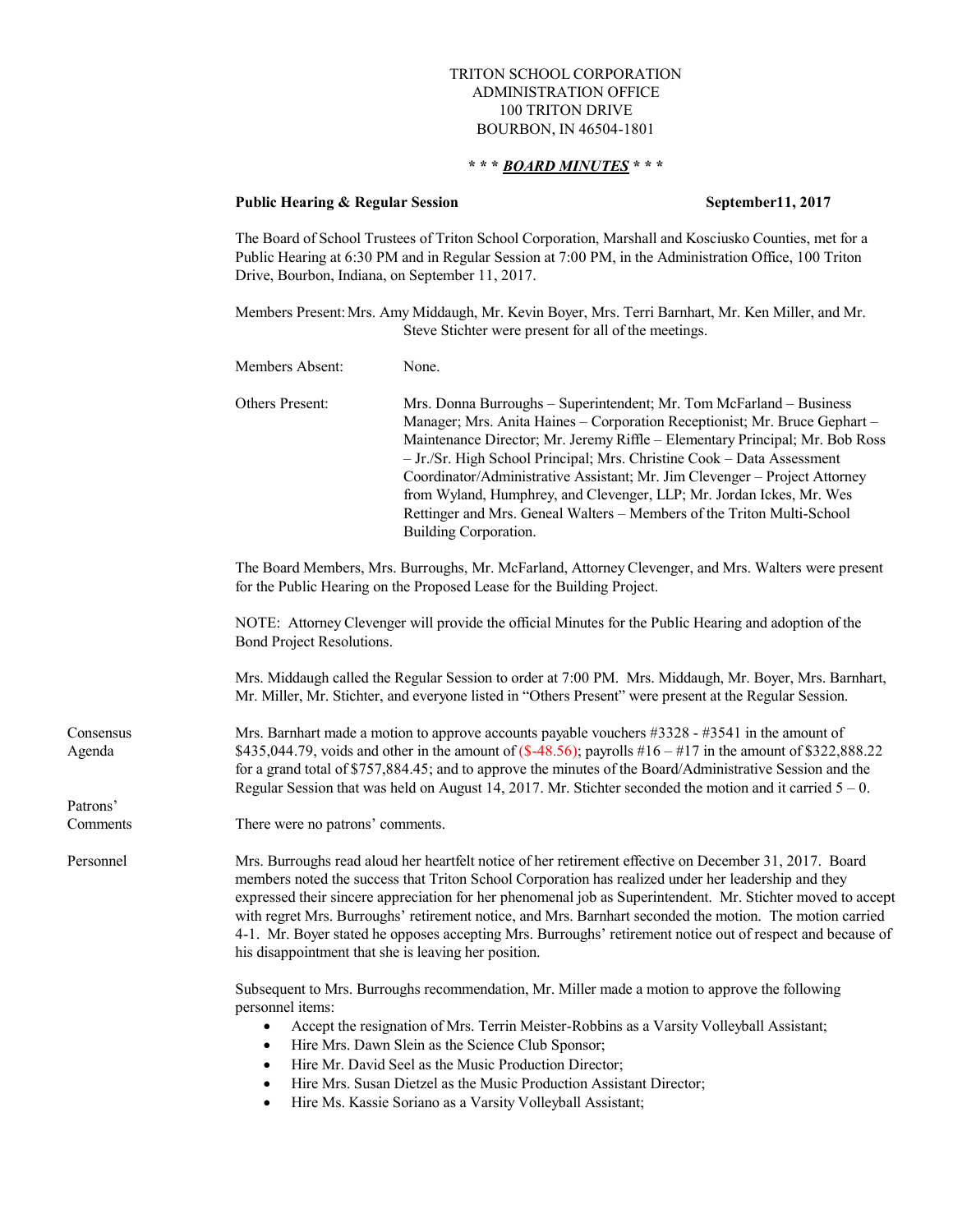| Personnel (Cont.)<br>Hire the following as Boys' Basketball Coaches: Mr. Jack Carpenter – Fifth Grade; Mr. Tim<br>$\bullet$<br>Shively – Sixth Grade; Mr. Dave Carpenter – Seventh Grade; Mr. Taylor Long – Eighth Grade; Mr.<br>Josh Moore - Ninth Grade; Mr. Blake Schori - Junior Varsity; Mr. Steve Duff - Varsity<br>Assistant; and Mr. Joe White - Volunteer Coach.<br>Mr. Boyer seconded the motion and it carried unanimously.<br>Bond<br>Mrs. Middaugh stated that Attorney Jim Clevenger conducted the Public Hearing on the Building Project<br>prior to the Regular Session this evening. No patrons expressed their opposition to the building project<br>Project<br>during the Public Hearing. The Board adopted the Resolution Authorizing Execution of the Lease, the<br>Resolution Approving Undertaking and Issuance of Bonds, and the Resolution Accepting Post-Issuance |
|---------------------------------------------------------------------------------------------------------------------------------------------------------------------------------------------------------------------------------------------------------------------------------------------------------------------------------------------------------------------------------------------------------------------------------------------------------------------------------------------------------------------------------------------------------------------------------------------------------------------------------------------------------------------------------------------------------------------------------------------------------------------------------------------------------------------------------------------------------------------------------------------|
|                                                                                                                                                                                                                                                                                                                                                                                                                                                                                                                                                                                                                                                                                                                                                                                                                                                                                             |
| Procedures.                                                                                                                                                                                                                                                                                                                                                                                                                                                                                                                                                                                                                                                                                                                                                                                                                                                                                 |
| 2018 Budget Public<br>Mr. McFarland declared this is the Public Hearing on the 2018 Budget. No patrons objected to the 2018<br>Budget. Mr. Stichter moved, Mr. Miller seconded, and the motion carried 5-0, to adopt the Capital<br>Hearing & Adopt CPF<br>& Bus Replace. Plans<br>Projects Fund Plan for $2018 - 2020$ , and the Bus Replacement Plan for $2018 - 2019$ as presented.                                                                                                                                                                                                                                                                                                                                                                                                                                                                                                      |
| Mr. Ross provided information pertaining to establishing a clay shooting club for high school students and<br>Other<br><b>Business</b><br>he stated that Mr. Ryan Meister has expressed his interest in serving as the Shooting Club Sponsor. He<br>would hold practices at the Back Forty Sporting Clays if approved. Indiana Conservation Officers and local<br>law enforcement will also be involved with the safety education in the program. Mr. Boyer made a motion to<br>implement the Clay Shooting Club for high school students and to approve Mr. Ryan Meister as the Club<br>Sponsor. Mr. Stichter seconded the motion and it carried 5-0.                                                                                                                                                                                                                                      |
| Following Mrs. Burroughs recommendation and additional discussion, Mr. Stichter made a motion to accept<br>the generous donation of a band tower and fencing from Notre Dame University. Mr. Miller seconded the<br>motion and it carried 5-0.                                                                                                                                                                                                                                                                                                                                                                                                                                                                                                                                                                                                                                              |
| Mrs. Burroughs requested permission to apply for all grants that the Corporation is eligible to receive<br>funding, including the new Title IV Grant. Mr. Miller moved, Mrs. Barnhart seconded the motion, and it<br>carried unanimously, to authorize Mrs. Burroughs to apply for grant funds.                                                                                                                                                                                                                                                                                                                                                                                                                                                                                                                                                                                             |
| Subsequent to Mrs. Burroughs' recommendation, Mr. Boyer moved to adopt a Resolution in Support of<br>Public Education in which the nation's public school superintendents and school boards are calling on local,<br>state, and federal lawmakers to prioritize support for public schools. Mrs. Barnhart seconded the motion and<br>it carried 5-0.                                                                                                                                                                                                                                                                                                                                                                                                                                                                                                                                        |
| Mr. Stichter made a motion to approve as requested by Mr. McFarland, a "Letter of Intent" to purchase two<br>(2) buses from Kerlin Bus Sales pending approval and appropriate financing of the 2018 Bus Replacement<br>Fund Budget from the Department of Local Government and Finance. Mr. Miller seconded the motion and it<br>carried unanimously.                                                                                                                                                                                                                                                                                                                                                                                                                                                                                                                                       |
| Mrs. Burroughs identified how each of the following core values have been met since the previous Board<br>Superintendent's<br>Report<br>meeting:<br><b>Continuous Improvement:</b> The varsity football team's awesome record of $3 - 1$ for the start of the<br>season and the girls' golf team recently being named conference champs for the first time ever is evidence of<br>continuous improvement.<br>High Expectations: Another "first time ever" award was the WNDU School Spirit Award that was                                                                                                                                                                                                                                                                                                                                                                                   |
| given to Triton Jr./Sr. High School last week.<br>Shared Leadership: Second grade students are reaching out to others in Tanzania to become their                                                                                                                                                                                                                                                                                                                                                                                                                                                                                                                                                                                                                                                                                                                                           |
| pen pals.<br>Social Responsibility: The first grade service project to aid Texas following Hurricane Harvey is<br>evidence of social responsibility.<br>Evidence-Based Decision Making: We have been investigating implementing LED lighting in an<br>effort to conserve funds and energy in the buildings.                                                                                                                                                                                                                                                                                                                                                                                                                                                                                                                                                                                 |
| Accountability: The ongoing work on the building project shows accountability.<br>There was a moment of silence to acknowledge the victims of the terrorist attacks on 9/11.                                                                                                                                                                                                                                                                                                                                                                                                                                                                                                                                                                                                                                                                                                                |